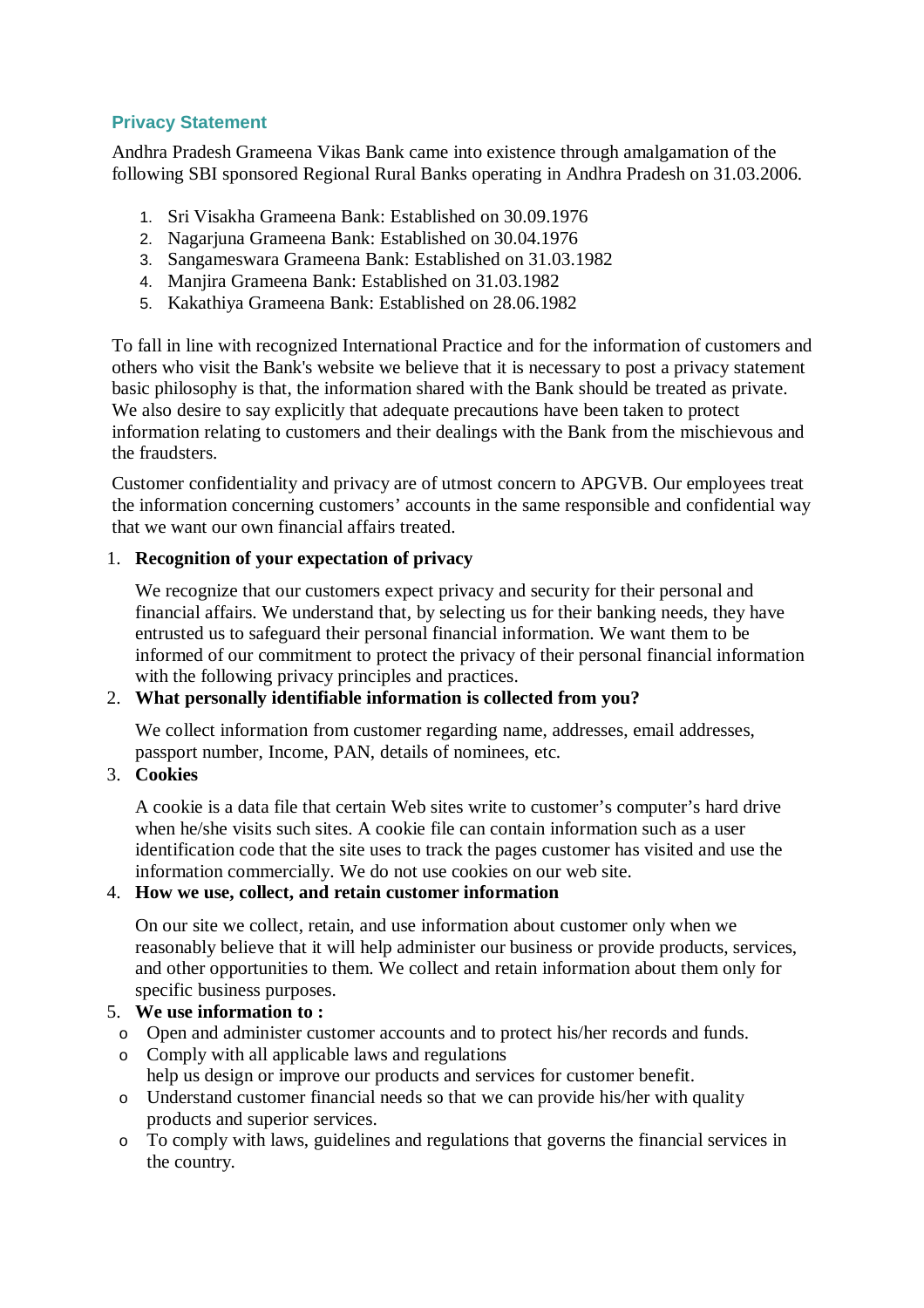- o To quote examples we need to obtain Passport number for NRI account & PAN for deposit accounts in respect of resident customers.
- 6. **How we keep customer information accurate:**

It is in customer interest, and it is our objective, for us to have accurate, current, and complete information concerning them and their accounts. We have strict procedures that our employees abide by to meet this objective. While some procedures are required by Central, State laws or RBI regulations, we have implemented additional procedures to maintain accurate, current, and complete financial information, including processes to update information and remove outdated information. If customer believes that we have incorrect information about them or their accounts, please email us through the feedback mechanism provided on the website or modify the profile information on the site as permissible. We will correct any erroneous information as quickly as possible.

### 7. **How we limit access to customer information by our employees**

We have procedures that limit access to personally identifiable information to those employees with a business reason for knowing such information about you. We educate our employees on their responsibility to protect the confidentiality of customer information, and hold them accountable if they violate this privacy policy.

### 8. **Our security procedures to protect customer information**

We follow best security practices to help prevent unauthorized access to confidential information about you.

### 9. **How we restrict the disclosure of customer information**

APGVB does not release customer information except as directed by law or as per your mandate. We do not share specific information about customer accounts or other personally identifiable data with non-affiliated third parties for their independent use unless:

- o The information is provided to help complete a transaction initiated by you;
- o You request or authorize it;
- o The disclosure is required by/or directed by law; or
- o Customer has been informed about the possibility of such disclosure for marketing or similar purposes through a prior communication and have been given the opportunity to decline
- 10. By formulating and disclosing our privacy policy to you, we want you to understand our commitment to personal privacy.
	- o A potential customer who inquires about our products and services or who would like a copy of our privacy policy
	- o A customer who has established a relationship with us
	- o A potential customer who has applied for a loan
- o A visitor to APGVB web site
- 11. If you have any questions or concerns about this privacy policy, please send an e-mail to us at or write to us at General Manager (IT), Andhra Pradesh Grameena Vikas Bank, Door No 2-5-8/1, Ramnagar, Hanmakonda, Warangal 506 001, Telangana, India. Email: [apgvikasbank2006@yahoo.co.in](mailto:apgvikasbank2006@yahoo.co.in)
- 12. Internet privacy on APGVB's web site For each visitor to APGVB's web site ( [http://www.apgvbank.in/\),we](http://www.apgvbank.in/),we) automatically recognize the following visitor information:
	- o A visitor's Internet Service Provider (for example, AOL or AT & T WorldNet), but not your specific e-mail address. For example, if your e-mail address is , only the 'rediffmail.com' part of the address is recognized